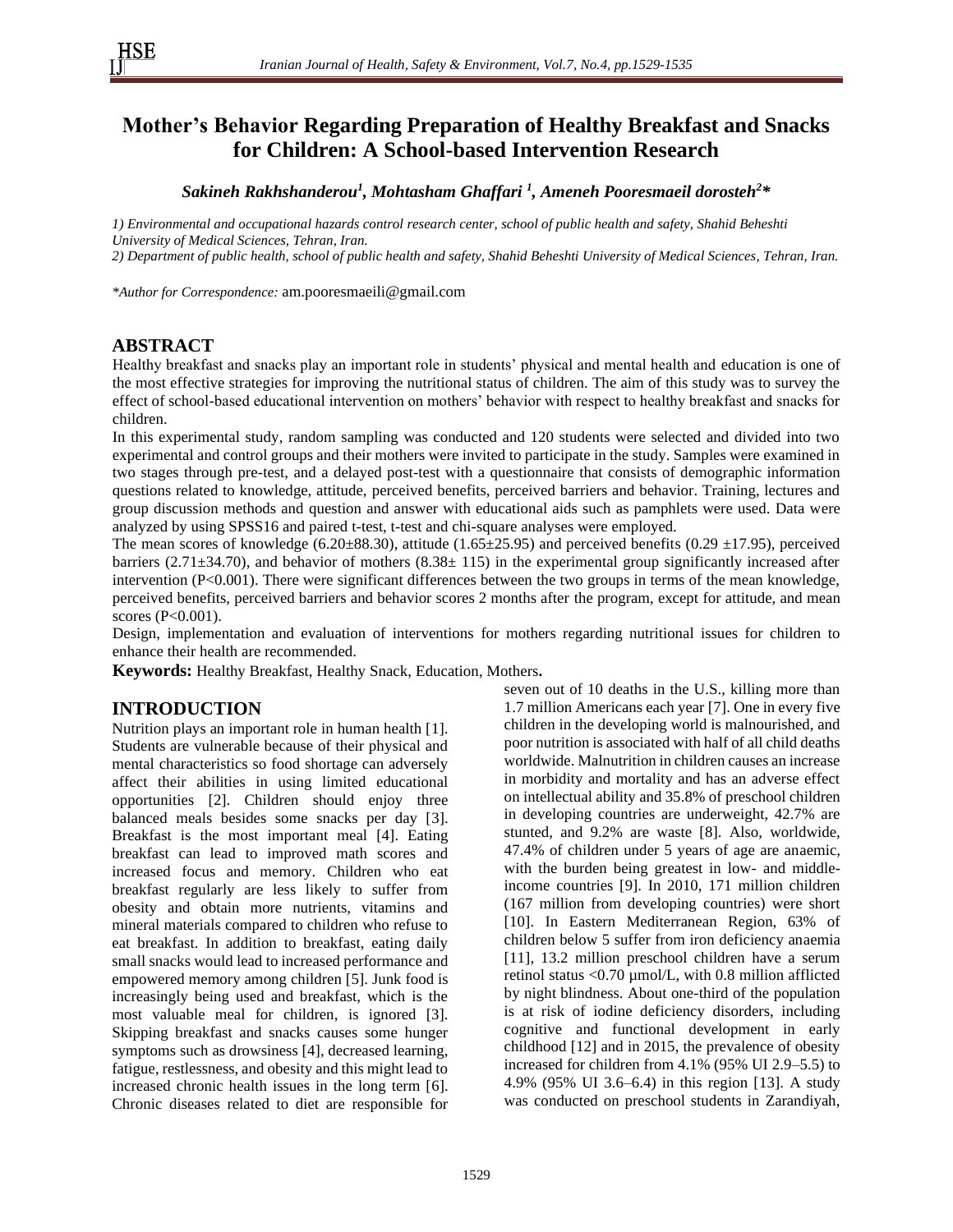Iran and it was found that the prevalence of overweight and obesity in children was 15.5 and 9.9%, respectively [14]. In the study of Shafie and his colleagues it was found that the pediatrics of subjects classified as ''regular'', ''often'' and ''seldom'' breakfast eaters were 2,653(47.3%), 1,327(23.7%) and 1,624(29.0%), respectively [15]. Global strategy for prevention from implications caused by unhealthy nutrition among students is holding workshops for parents and teachers as well as providing free breakfast in schools [16]. The other strategy is training parents and encouraging them to have a healthy lifestyle in relation to children's diet because children's behavior is affected by their parents' behavior [17]. Mohammadhossini and colleagues conducted a study emphasizing the importance of increased nutritional knowledge of families, particularly mothers [18]. It is required to increase the nutritional knowledge and education levels of parents, in particular, mothers teaching them to consider children's needs when buying foodstuffs and consider household food plan in order to change inappropriate diets [\[19\]](#page-6-0). The major targets of nutrition training are women, because they decide on foodstuffs and are concerned about family health. Accordingly, it is necessary to increase knowledge and change attitude and performance of women and their families to achieve a proper nutritional plan in society [\[20\]](#page-6-1). A study was conducted entitled "Analyzing the level of knowledge and attitude of the mothers referring to the urban health centers of Birjand about nutritional behaviors" and it was found that such training could positively affect attitude among mothers [\[21\]](#page-6-2). There are some other factors affecting children's nutrition including family income [\[22\]](#page-6-3), household size [23], age and mother's education, time, and job. Children whose mothers have full-time or part-time jobs have lower scores, less iron and fiber use, higher use of cola and fried potato in comparison with children who have unemployed mothers [\[24\]](#page-6-4). In other words, people in this area are faced with obstacles that, if unsolved, consumption of breakfast and healthy snacks will decrease in students.

Mothers have a vital and effective role in the area of preparing healthy breakfast and snacks. Training nutritional patterns to mothers is an effective method to reduce malnutrition among children and it is required to hold training sessions for mothers in the field of nutrition.

# **MATERIALS AND METHODS**

This is an experimental study. The target population consisted of students' mothers in selected schools of Islamshahr, a city south of Tehran, Iran. The sample size was calculated according to the formula  $\mathbf{n} =$ 

$$
\frac{2\left[z_{\left(1-\frac{\alpha}{2}\right)}+z_{\left(1-\beta\right)}\right]^2}{\left(\frac{\Delta}{s}\right)^2} \quad , \text{ n=54 people and considering } 10
$$

percent of the loss calculated 60 people in each group (experimental and control group) [\[25\]](#page-6-4). Inclusion criteria to the study were the tendency of mothers to participate in the study, mothers who have 6-12 years old children, having minimum education level and exclusion criteria were lack of consent to continue participation, lack of responding to at least 20% of the questions in the pretest. The sampling method was a cluster random one. In this regard, the list of elementary schools in Islamshar was taken from Education Organization, and then 2 schools were randomly selected and assigned to two experimental and control groups. Ten students were chosen from each grade of school and then their mothers received invitations to participate. A researcher-made questionnaire was used as a data collection method that included two parts: part one was related to demographic characteristics of the population such as age, education level, job, family size, family structure, employment status, and economic situation and part two consisted of questions related to awareness (9 items), attitude (10 items), perceived benefits (6 items), perceived obstacles (12 items), and behavior (8 items). In questions related to awareness scores of 2, 1, and 0 were considered for "true", "I do not know", and "false" responses, respectively. In the attitude section, perceived benefits and perceived barriers were scored based on 3-point Likert Scale in which, the option "agree" obtained a score 3, "no idea" score 2, and "disagree" score 1. The score domain was variable from 0 to 4 for behavior questions. The questionnaire was designed based on valid books and references, related questionnaires and an expert panel. The validity of the questionnaire was evaluated using two face and content validity methods (by 3 nutritionists and 4 health education and health promotion experts) and their opinions were applied; finally, the validity of the questionnaire was approved after resolving ambiguities and bugs. The reliability of the questionnaire was tested using test-retest and internal consistency (Cronbach's alpha) methods. To determine reliability, 15 mothers from selected schools filled out the questionnaire twice within 15 days. It should be mentioned that these members were not included in the studied sample. For internal consistency, Cronbach's alpha coefficient was calculated. The collected data was inserted into SPSS 16 software at this step and analyzed statistically and then the measures (ICC=0.84) ( $\alpha$ =0.83) were obtained which are acceptable values. Pretest was implemented in order to determine training need assessment for training content development. In this regard, questionnaires were distributed among members of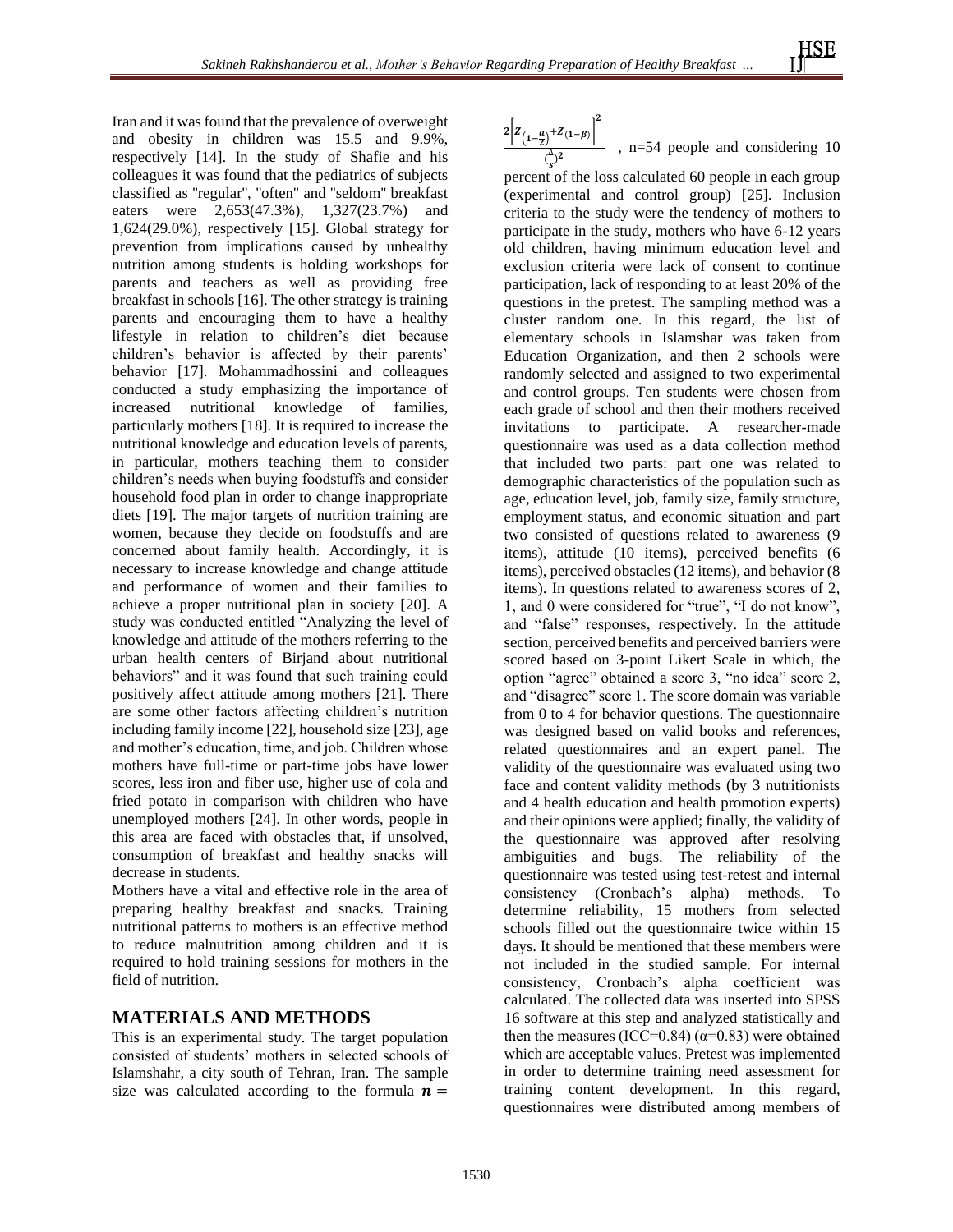experimental and control groups. Data was inserted into SPSS 16 software, and training content for intervention in the experimental group was prepared based on the results obtained from statistical analysis. The educational intervention was implemented in the experimental group during the month as 250-minutes of training sessions for mothers using lectures (focused on knowledge and benefits) for two 30 members groups and group discussion (mainly focused on attitudes and perceived barriers) among 10 members groups distributing pamphlets in classes of selected schools and asking teachers and schools' principals to be involved in the study. The variables including awareness, attitude, perceived benefits and obstacles were discussed in the training sessions and 2 months later, questionnaires were distributed among experimental and control groups and data was collected. To examine the effect of education, data was analyzed using statistical tests of independent t-test, paired t-test and Chi-square two months after the intervention. To follow the ethical principles, participants received some explanations about the research objectives. Informed consent, voluntary participation, the confidentiality of information, their choice for inclusion or exclusion, and giving enough time for responding were the ethical considerations in the present research.

#### **RESULTS**

Participants of this study included 60 members in the intervention group and 60 members in the control group and their demographic characteristics are described in Table 1. Both groups were equal among variables of age, economic situation, job, education level, and family size before training. According to the findings, most of the participants were 30-40 years old (64.2%) and were at a moderate level in the economic situation (65%) and most of them were housewives (90%). Also, most of the members, either in the experimental or control group, had diploma and higher education levels and most of the families had four members (Table 1).

| <b>Table 1:</b> Demographic characteristics of mothers in both groups |                  |                           |                 |                |  |  |  |
|-----------------------------------------------------------------------|------------------|---------------------------|-----------------|----------------|--|--|--|
| Demographic variables                                                 |                  | <b>Experimental group</b> | Control group   | <b>P-value</b> |  |  |  |
|                                                                       |                  | Percent(Number)           | Percent(Number) |                |  |  |  |
| Age                                                                   | 20-30 Years old  | 16.7(10)                  | 13.3(8)         | 0.871          |  |  |  |
|                                                                       | 30-40 Years old  | 63.3(38)                  | 65(39)          |                |  |  |  |
|                                                                       | 40-50 Years old  | 20(12)                    | 21.7(13)        |                |  |  |  |
| Level of education                                                    | Lower of diploma | 23.3(14)                  | 26.7(16)        | 0.637          |  |  |  |
|                                                                       | Diploma & higher | 76.7(46)                  | 73.3(44)        |                |  |  |  |
| Job-status                                                            | Housekeeping     | 95(57)                    | 85(51)          | 0.125          |  |  |  |
|                                                                       | Employee         | 5(3)                      | 15(9)           |                |  |  |  |
| <b>Economic situation</b>                                             | Poor             | 6.7(4)                    | 6.7(4)          | 0.919          |  |  |  |
|                                                                       | Moderate         | 63.3(38)                  | 66.7(40)        |                |  |  |  |
|                                                                       | Good             | 30(18)                    | 26.7(16)        |                |  |  |  |
| <b>Family size</b>                                                    | 3 People         | 36.7(22)                  | 18.3(11)        | 0.06           |  |  |  |
|                                                                       | 4 People         | 48.3(29)                  | 66.7(40)        |                |  |  |  |
|                                                                       | 5 People & more  | 15(9)                     | 15(9)           |                |  |  |  |

**Table 1**: Demographic characteristics of mothers in both groups

According to the results obtained from the independent T-test, there was not any significant difference between mean scores of knowledge, attitude, perceived benefits, perceived barriers, and behavior among the two experimental and control groups before the intervention (P-value>0.05). Mean scores of knowledges among mothers were 77.40 with a standard deviation of 6.89 before educational intervention and these values reached 88.30 with a standard deviation of 6.20 two months after educational intervention and paired t-test showed a significant difference between scores of this variable during two steps (P-<0.001) (Table 2).

Also, the mean scores of attitude among mothers were 25.27 with a standard deviation of 2.45 before the educational intervention and these values increased to 25.95 with a standard deviation of 1.65 two months after educational intervention and paired t-test showed a significant difference between scores of this variable during the two phases (P-<0.001). However, there was not any significant difference between the scores of the control group after and before the educational intervention in two phases  $(P=0.563)$  (Table 2). The results obtained from the independent T-test between two experimental and control groups indicated no significant difference between mean scores of attitude in the two groups before educational intervention (P=0.362) and two months after educational intervention (P=0.267) (Table 2).

The mean score of perceived benefits among the members was 17.47 with a standard deviation of 0.96 before the educational intervention but increased to 17.95 with a standard deviation of 0.29 two months after the intervention, which was significant at P<0.001. Results obtained from independent t-test among two experimental and control groups showed no significant difference between scores of perceived benefits before the educational intervention in these groups  $(P=0.928)$  while there was a significant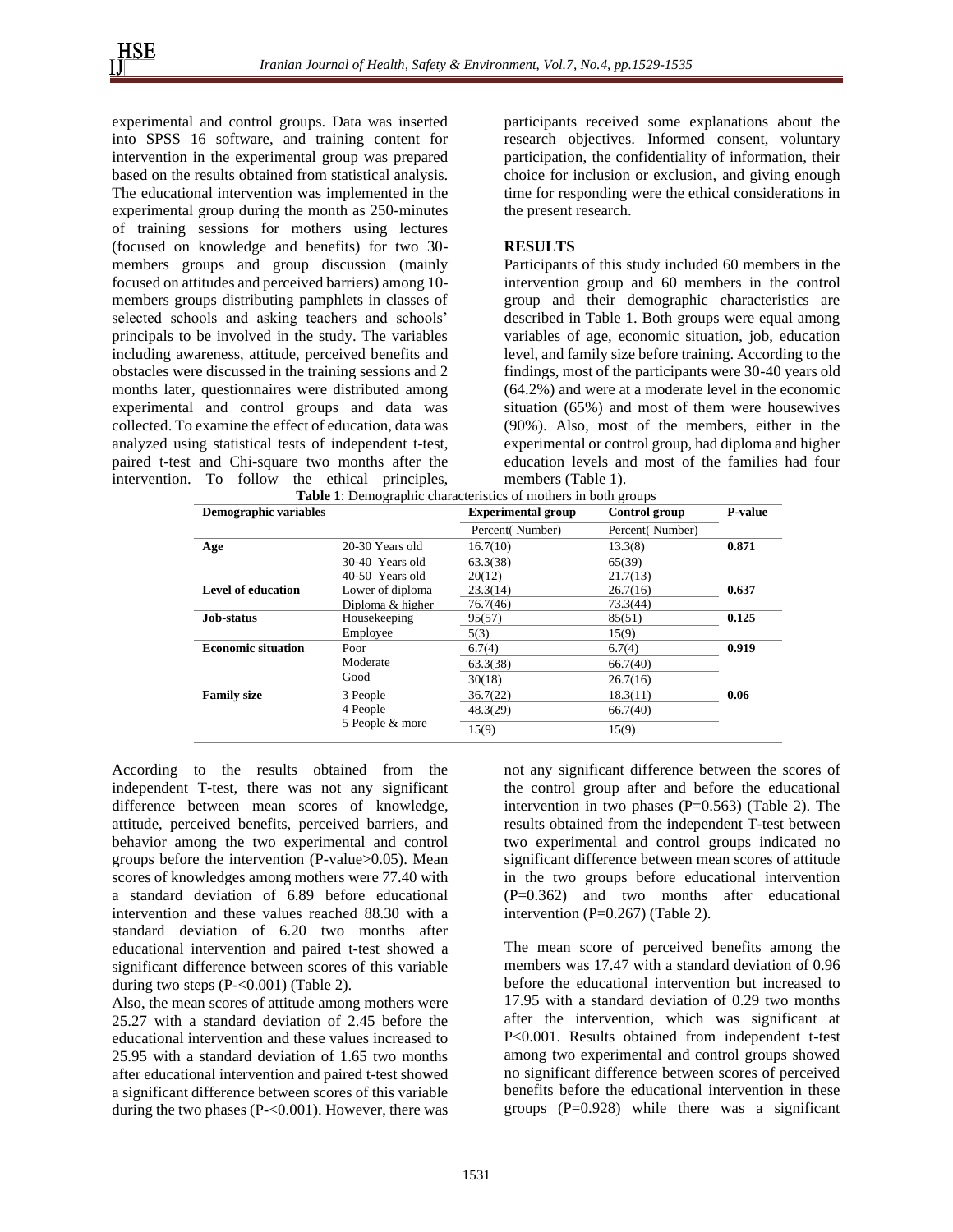relationship between the groups two months after the educational intervention (P<0.001). Results imply the effectiveness of educational intervention in increased perceived benefits of preparing healthy breakfast and snacks for children among members (Table 2). Means scores of perceived barriers were 33.30 with standard deviation before intervention and this value increased to 34.70 with a standard deviation of 2.71 two months after intervention and paired t-test indicated a significant difference between scores of this variable at two phases  $(P<0.001)$ . The Independent t-test indicated no significant difference between mean scores of perceived barriers before educational intervention in both groups  $(P=0.491)$ , while this difference was significant after educational intervention (P=0.007) (Table 2). The mean score of

behavior of members was 104.93 with a standard deviation of 9.65 before the educational intervention but increased to 115 with a standard deviation of 8.3 two months after the intervention this difference was significantly based on paired t-test. Results obtained from the independent t-test among two experimental and control groups showed no significant difference between scores of behavior before educational intervention in these groups  $(P=0.834)$  while there was a significant relationship between groups two months after educational intervention (P<0.001). Results highlight the effectiveness of educational intervention in the promotion of behavior of preparing healthy breakfast and snacks for children among participants (Table 2).

| Table 2: Mean and standard deviation scores of knowledges, attitude, perceived benefits, perceived barriers and behavior in the |  |
|---------------------------------------------------------------------------------------------------------------------------------|--|
|---------------------------------------------------------------------------------------------------------------------------------|--|

|                           |               | two groups                 |                                 |            |
|---------------------------|---------------|----------------------------|---------------------------------|------------|
| <b>Variables</b>          | <b>Groups</b> | <b>Before intervention</b> | 2 months after the intervention | P-value    |
|                           |               | $Mean + SD$                | $Mean + SD$                     |            |
| Knowledge                 | Experimental  | $6.89 \pm 77.40$           | $6.20 \pm 88.30$                | $0.001* <$ |
|                           | Control       | $6.78{\pm}76.07$           | $5.76 \pm 80.70$                | $0.001* <$ |
|                           | P-value       | 0.288                      | $0.001*<$                       |            |
| <b>Attitude</b>           | Experimental  | $2.45 \pm 25.27$           | $1.65 \pm 25.95$                | $0.001*<$  |
|                           | Control       | $2.33 \pm 25.67$           | $1.94 \pm 25.58$                | 0.563      |
|                           | P-value       | 0.362                      | 0.267                           |            |
| <b>Perceived benefits</b> | Experimental  | $0.96 \pm 17.47$           | $0.29 \pm 17.95$                | $0.001* <$ |
|                           | Control       | $1.50 \pm 17.48$           | $1.19 \pm 17.35$                | 0.280      |
|                           | P-value       | 0.928                      | $0.001*<$                       |            |
|                           | Experimental  | $3.92 \pm 33.30$           | $2.71 \pm 34.70$                | $0.001* <$ |
| <b>Perceived barriers</b> | Control       | $4\pm 33.80$               | $3.84 \pm 33.03$                | $0.001* <$ |
|                           | P-value       | 0.491                      | $0.007*$                        |            |
| <b>Behavior</b>           | Experimental  | $9.65 \pm 104.93$          | $8.38 \pm 115$                  | $0.001*<$  |
|                           | Control       | $10.35 \pm 105.32$         | $10.21 \pm 105.63$              | $0.001*$   |
|                           | P-value       | 0.834                      | $0.001*<$                       |            |

# **DISCUSSION**

According to the findings of this study, knowledge of preparing healthy breakfast and snacks for children significantly increased among mothers in the experimental group after the educational sessions compared to mothers in the control group and this underscores the effect of education on increased mothers' knowledge of preparing healthy breakfast and snack. Results of the study conducted by Ziaee *et al.* to examine the effect of health belief model-based training nutrition during pregnancy on knowledge and attitude of women indicated a significant increase in these variables in the intervention group compared to the experimental group after awareness educational intervention [26]. Accordingly, these results are matched with the findings of the present study. Motamedzade *et al*. conducted a study to examine the

effect of nutrition and training on nutritional stuff hygiene on awareness among female teachers of elementary schools in Ferdos, Iran and concluded that such interventions led to an increased awareness of teachers [\[27\]](#page-6-5). Also, the results of the study conducted by Akar Sahingoz entitled "training the importance of breakfast among children and mothers in Turkey" indicated a significant difference between the awareness level of trained and non-trained children and mothers in terms of breakfast and its importance [\[28\]](#page-6-6). The results of this study are also consistent with the results obtained from the present study. However, Rahimi *et al*. conducted a study entitled "effect of nutritional training on awareness, attitude, and nutritional performance of women employed in Tabriz University Medical of Science" and concluded that scores of awareness of women increased after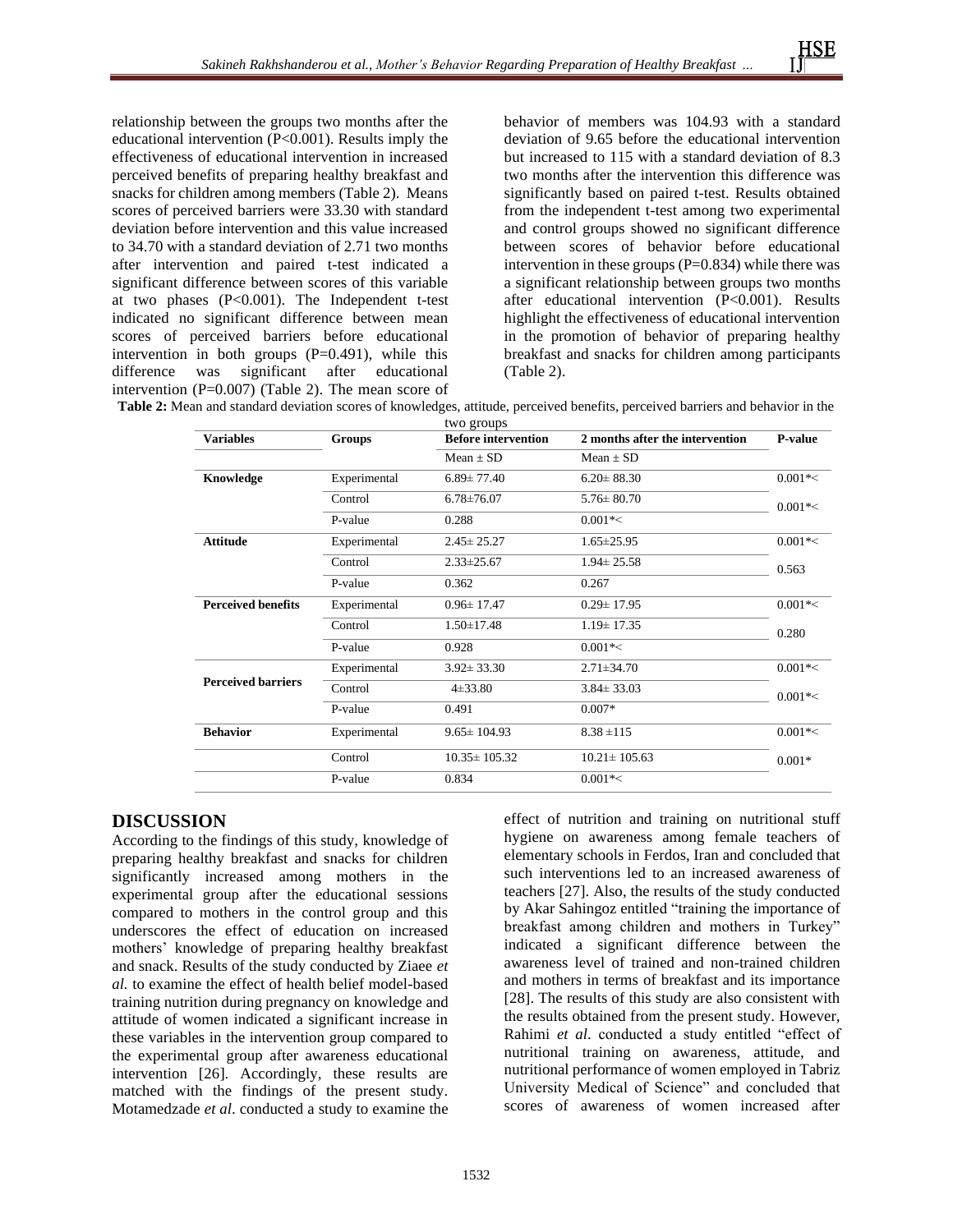intervention but this increase was not statistically significant [29]. This result is not compatible with the result of the present study. Despite the lack of training sessions for the control group, awareness of members in these groups increased after intervention and this increase was statistically significant that the case can be attributed to the testing effect, time effect, social networks effect and exposure to media. However, the considerable point is that increased awareness of experimental groups was more significant and prominent than in the control group.

The effect of training on the attitude of mothers in the experimental group can be seen and this intervention has improved the attitude of mothers in terms of preparing healthy breakfast and snacks to some extent. Attitude is defined as a mental process determinant of potential and actual activities that predict behavior. It means that people would make decisions and think of the concept of decisions before showing a behavior [30]. Hanafi and colleagues conducted a study entitled "Impact of health education on knowledge of, attitude to and practice of breastfeeding among women attending primary health care centres in Almadinah Almunawwarah, Kingdom of Saudi Arabia: Controlled pre–post-study" and found a significant difference between mean scores of attitude before and after the intervention [31]. Also, the study conducted by Nimbalkar *et al*. on pregnant women about nutrition during pregnancy indicated that scores of awareness and attitude increased significantly in the experimental group after the training intervention [32]. The obtained results approved the results of the present study. However, what was found in the study conducted by Hankey *et al*. was that nutritional training had no effect on the attitude of employed women this result is in conflict with the result of the present study [29]. The probable reason for such contradictions might be related to implementation method and time duration of intervention and test after the training intervention step. In this study, the perceived benefits consist of a mental understanding of positive implications and effects of recommended health behaviours related to healthy breakfast and snacks. Health and hygiene trainers should determine accurate behavior and highlight obstacles or benefits obtained from such actions in order to ease the use of the structure of the perceived benefits. Perceived benefits increased among mothers after the training intervention in the present study. Increased perceived benefits play a vital role in the prevention of harmful hygiene and health behaviors. Ziaee *et al.* conducted a study and showed that training intervention can positively affect all variables such as perceived benefits and this result is in agreement with the results obtained from the present study [26]. Also, the study by Wang *et al*. entitled "A model of health education

and management for osteoporosis prevention" indicated a significant increase in scores of perceived benefit [33]. Perceived obstacles in this study consist of mental understanding of mental and financial costs of recommended health behaviors related to nutrition. It is required that health trainers try to remove some obstacles that prevent recommended actions by individuals and this can be done through reassuring, removing misunderstanding or providing stimulus. In relation to this variable, we observed an increase in perceived obstacles among mothers two months after training intervention that this result is matched with the results obtained from the study of Ahmadpour *et al.* This study showed an increase in scores of perceived obstacles by mothers besides the increased score of perceived benefits; hence, training had a positive effect [\[2\]](#page-5-1). Also, the results obtained from the study conducted by Wang *et al*. showed an increase in score of perceived obstacles among postmenopausal women [33]. Scores from mothers' behavior in the experimental group considerably increased and this indicates the effect of a training program on change in behavior and the creation of positive behavior. Horodynski *et al.* conducted a study to examine the effect of training nutritional behaviors pattern to mothers of toddlers on the nutritional quality of children and performance of mothers in which, mothers' performances in case of child nutritional behavior improved significantly compared to preintervention. Also, there was a significant difference between nutritional patterns of toddlers after the intervention [34]. The study conducted by Yabancı *et al.* indicated that many of the mothers who have higher nutritional knowledge level and their children have normal weight. The mothers who have higher level of nutritional knowledge feed their children more with vegetables, fruit, legumes, and less sugared drinks such as pops, juice and fast foods than the mothers who have a lower level of nutritional knowledge. Also, higher nutritional knowledge-level mothers avoid giving food which contains non-organic ingredients to their children and believe in the knowledge about nutrition-health more. Mothers' nutrition knowledge level affects children's eating habits [35]. These results are consistent with the results obtained from the present study.

#### *Limitations*

This study is limited to primary schools in southern Iran, which may limit its generalizability. Therefore, there is a need for further studies in different regions of the country and other educational levels.

#### **CONCLUSION**

Results obtained from this study indicated that educational intervention could have an effect on awareness, attitude, perceived benefits, perceived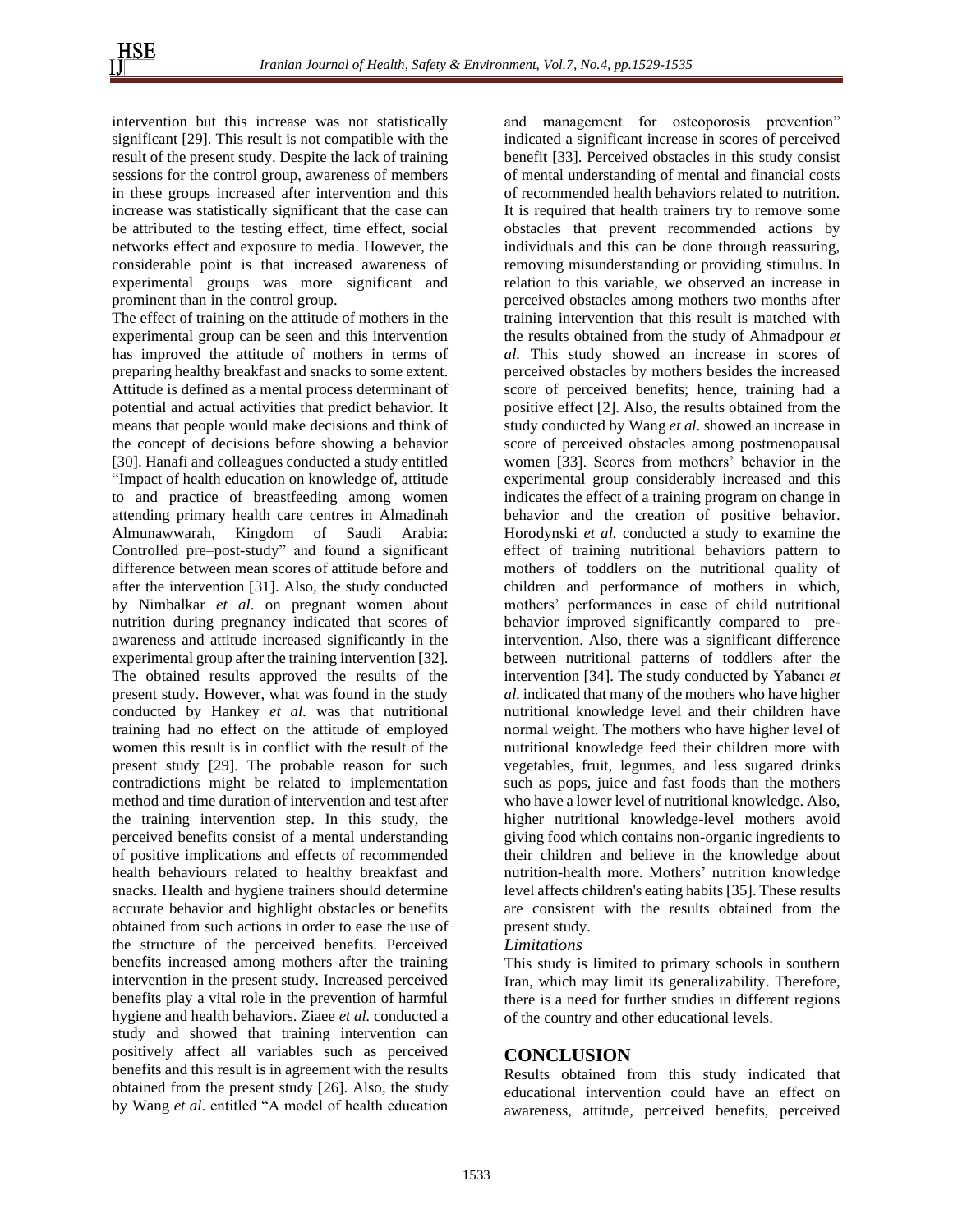obstacles and behaviors of mothers toward preparing healthy breakfast and snacks. In addition, behavior of mothers improved through the increasing level of awareness and attitude, perceived benefits and perceived obstacles. It is recommended to conduct a similar study among students' mothers in other educational grades and other regions of Iran.

## *IMPLICATIONS FOR SCHOOL HEALTH*

The results of this study showed that this educational method can be easily used in the field of healthy nutrition for children. also, This experimental study can be a basis for planning research in other groups and in other areas.

# **ETHICAL ISSUES**

Ethical issues have been completely observed by the authors. Participants were allowed to leave the study at any stage. Also, researchers explained all procedures and requirements for participants.

## **CONFLICTS OF INTERESTS**

There is no conflict of interest to be declared.

### **AUTHORS' CONTRIBUTIONS**

All authors equally contributed to writing this manuscript.

#### **FUNDING/ SUPPORTING**

This study was conducted with financial support from the Shahid Beheshti University Medical of Sciences.

## **ACKNOWLEDGMENTS**

This paper is extracted from an approved project by the Research Deputy of Shahid Beheshti University Medical of Sciences . (Code No 7813). The authors of this paper appreciate all principals, managers, and teachers of schools, students and mothers who participated in this study.

# **REFERENCES**

<span id="page-5-0"></span>**[**1]. Furber MJW, Roberts JD, Roberts MG. A valid and reliable nutrition knowledge questionnaire for track and field athletes, BMC Nutr. 2017;3(1): 36.

<span id="page-5-1"></span>[2]. Arash S, Javad H, Shahrbanoo DS, Fatemeh P, Maryam M, Sepahi S., Applying the Health Belief Model Constructs to Determine Predictors of Dietary Behavior among High-School Students. J Adv Med Med Res. 2016;5:1-7.

[3]. Kelishadi R, Mozafarian N, Qorbani M, Motlagh ME, Safiri S, Ardalan G, *et al.* Is snack consumption associated with meal skipping in children and adolescents? The CASPIAN-IV study. Eat Weight Disord. 2017;22(2): 321-28.

<span id="page-5-2"></span>[4]. Soheilipour F, Salehiniya H. Breakfast habits, nutritional status and their relationship with academic performance in elementary school students of Tehran, Iran. Int J Med Pharm Case Reports. 2019;92(1): 52.

[5]. Jafari F, RezAeIpOR N, Gerayeli Malek V. Association between breakfast consumption and math scores of high school students in Tehran. Biomed Pharmacol J. 2013;6: 285-91.

[6]. Adolphus K, Lawton CL, Dye L. The effects of breakfast on behavior and academic performance in children and adolescents. Front Behav Neurosci. 2013;7: 425.

[7]. Raghupathi W, Raghupathi V. An empirical study of chronic diseases in the United States: a visual analytics approach to public health. Int J Environ Res. 2018;15(3): 431.

<span id="page-5-3"></span>[8]. Nouri Saeidlou S, Babaei F, Ayremlou P. Malnutrition, overweight, and obesity among urban and rural children in the north of west Azerbijan, Iran. Journal of Obesit,. 2014;2014.

<span id="page-5-4"></span>[9]. Goswmai S, Das KK. Socio-economic and demographic determinants of childhood anemia. J Pediatr. 2015;91(5): 471-77.

<span id="page-5-5"></span>[10]. De Onis M, Blössner M, Borghi E. Prevalence and trends of stunting among pre-school children, 1990–2020. Public Health Nutr J. 2012;15(1): 142-48.

[11]. Zainel AJAL, Osman SRO, Al-Kohji SMS, Selim NA. Iron deficiency, its epidemiological features and feeding practices among infants aged 12 months in Qatar: a cross-sectional study. BMJ open. 2018;8(5): e020271.

[12]. Hwalla N, Al Dhaheri A, Radwan H, Alfawaz H, Fouda M, Al‐Daghri N, *et al*. The prevalence of micronutrient deficiencies and inadequacies in the Middle East and approaches to interventions. Nutrients. 2017;9(3): 229.

[13]. Mokdad AH, El Bcheraoui C, Afshin A, Charara R, Khalil I, Moradi-Lakeh M, *et al.* Burden of obesity in the Eastern Mediterranean Region. Region Int J Public Health. 2018.

[14]. Armoon B, Karimy M. Epidemiology of childhood overweight, obesity and their related factors in a sample of preschool children from Central Iran. BMC pediatrics. 2019;19(1): 159.

[15]. Shafiee G, Kelishadi R, Qorbani M, Motlagh ME, Taheri M, Ardalan G, *et al.* Association of breakfast intake with cardiometabolic risk factors. J Pediatr. 2013;89(6): 575-82.

[16]. Kessler HS. Simple interventions to improve healthy eating behaviors in the school cafeteria. Nutr Rev. 2016;74(3): 198-09.

[17]. Black AP, D'Onise K, McDermott R, Vally H, O'Dea K. How effective are family-based and institutional nutrition interventions in improving children's diet and health? A systematic review. BMC public health. 2017;17(1): 818.

[18]. Mohammadhossini S, Hosseini N, Moghimi M, Fouladi M. Knowledge and practice of mothers,